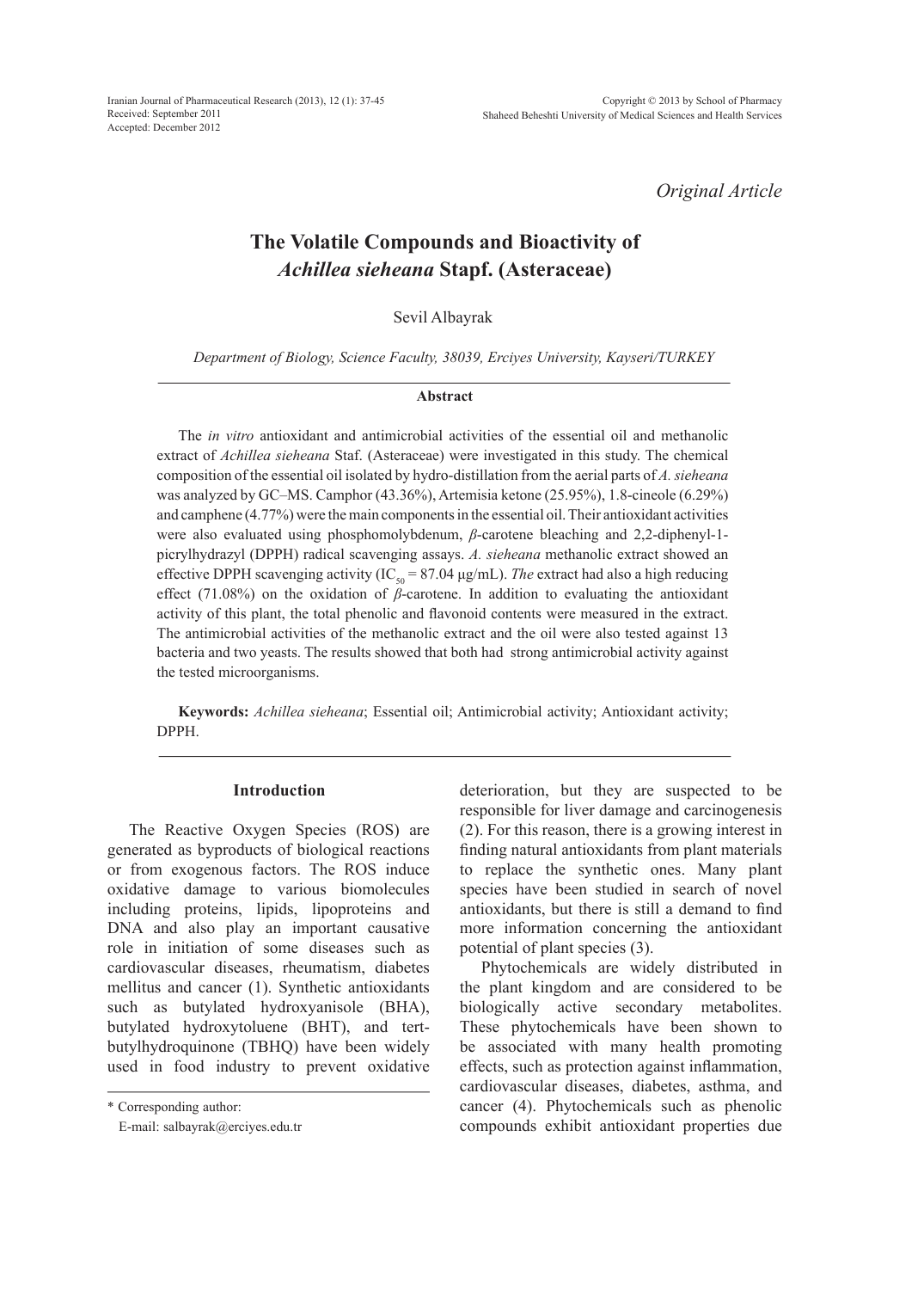to their high redox potential. They also exhibit a wide range of biological activities including antimicrobial activity, anticarcinogenicity and antiproliferation, and many other biological activities which can be attributed to their antioxidant properties (1).

The genus *Achillea* L. (Asteraceae) is represented by about 85 species mostly found in Europe and Asia and a handful in North America (5). It is represented by 42 species in the flora of Turkey and 23 of them are endemics (6, 7). The species of *Achillea* genus are known in Anatolia as "Civanperçemi", "Pireotu" and "Yılan çiçeği". It is used in folk medicine as an appetizer, wound healer, diuretic, carminative or menstrual regulator (8). Also, the aerial parts of different species of the genus *Achillea*  L., are widely used in folk medicine due to numerous pharmacologic properties such as anti-inflammatory, antioxidant, antispasmodic, stomachic and antiseptic effects (9, 10).

In the present study, the aerial parts of the endemic *A. sieheana* Stapf used in traditional Turkish medicine were investigated for their essential oil compositions, and the *in-vitro* antioxidant and antimicrobial activities.

#### **Experimental**

# *Chemicals*

Folin-Ciocalteu reagent, DPPH, sodium carbonate, Gallic acid, Ascorbic acid, Nutrient agar, Nutrient broth, Malt extract agar and Malt extract broth were purchased from Merck. The other chemicals and solvents used in this experiment were of analytical grade and purchased from Merck.

# *Plant material*

*A. sieheana* Stapf was collected from the Develi, Sindelhoyuk, Kayseri, Inner Anatolia region of Turkey in July 2009 (latitude: 38° 21.207  $N$  35 $\degree$  20.054 E, and altitude: 1078 m). Plants were collected during their flowering season. They were identified by a senior taxonomist Prof. Dr. Ahmet AKSOY from Erciyes University, Department of Biology. The voucher specimens have been deposited at the Herbarium of the Department of Biology, Erciyes University, Kayseri, Turkey (Voucher no.: AAksoy 2350)

#### *Extraction*

Dried aerial parts of the plant were crushed in a coffee grinder for 2 min at room temperature. At 15 sec intervals the process was stopped for 15 sec to avoid over-heating of the sample. Powdered plant samples (10 g) were separately extracted using a Soxhlet type extractor with 100 mL methanol. Thereafter, the extracts were filtered through a Whatman No. 1 filter paper and evaporated to dryness under vacuum at 40° C with a rotary evaporator (Rotavator, Buchi, Switzerland; *T*< 40 ° C). After determining the yield, the prepared extract was stored at 4° C until further analyzed.

#### *Isolation of essential oil*

Air dried ground aerial parts of the plants were subjected to steam distillation for 3 h using a Clevenger-type apparatus. The obtained essential oil was dried over anhydrous sodium sulphate and after filtration, stored at 4°C until tested and analyzed. The yield was found to be  $1.2 \%$  (v/w).

# *Gas chromatography/ MS analysis conditions*

The composition of the volatile constituents of the material was determined by gas chromatography/mass spectrometry (GC/MS)/ quadropole detection analysis using a Shimadzu QP 5050 system (Shimadzu, Duisburg, Germany) fitted with an FFAP (polyethylene glycol+2nitroterephthalate) capillary column (50  $m \times 0.32$  mm i.d., film thickness 1.2  $\mu$ m). The detector and injector temperatures were set at 250℃ and 240°C respectively. The temperature of the column was held at 120°C for 1 min and then increased at a speed of 2°C min−1 up to 220° C and held for 20 min. Helium was used as the carrier gas at a flow rate of 10 psi (split 1 : 10). The injection volume of each sample was 1 μL and the ionization energy was set at 70 eV. Qualitative analysis was based on comparison of the retention times and mass spectra (Wiley, Nist and Tutor Libraries). The composition (%) of the essential oil was computed from the GC peak areas without using any correction factors (11).

#### *Determination of total phenolics*

The total phenolics contents in plant extracts were determined by a colorimetric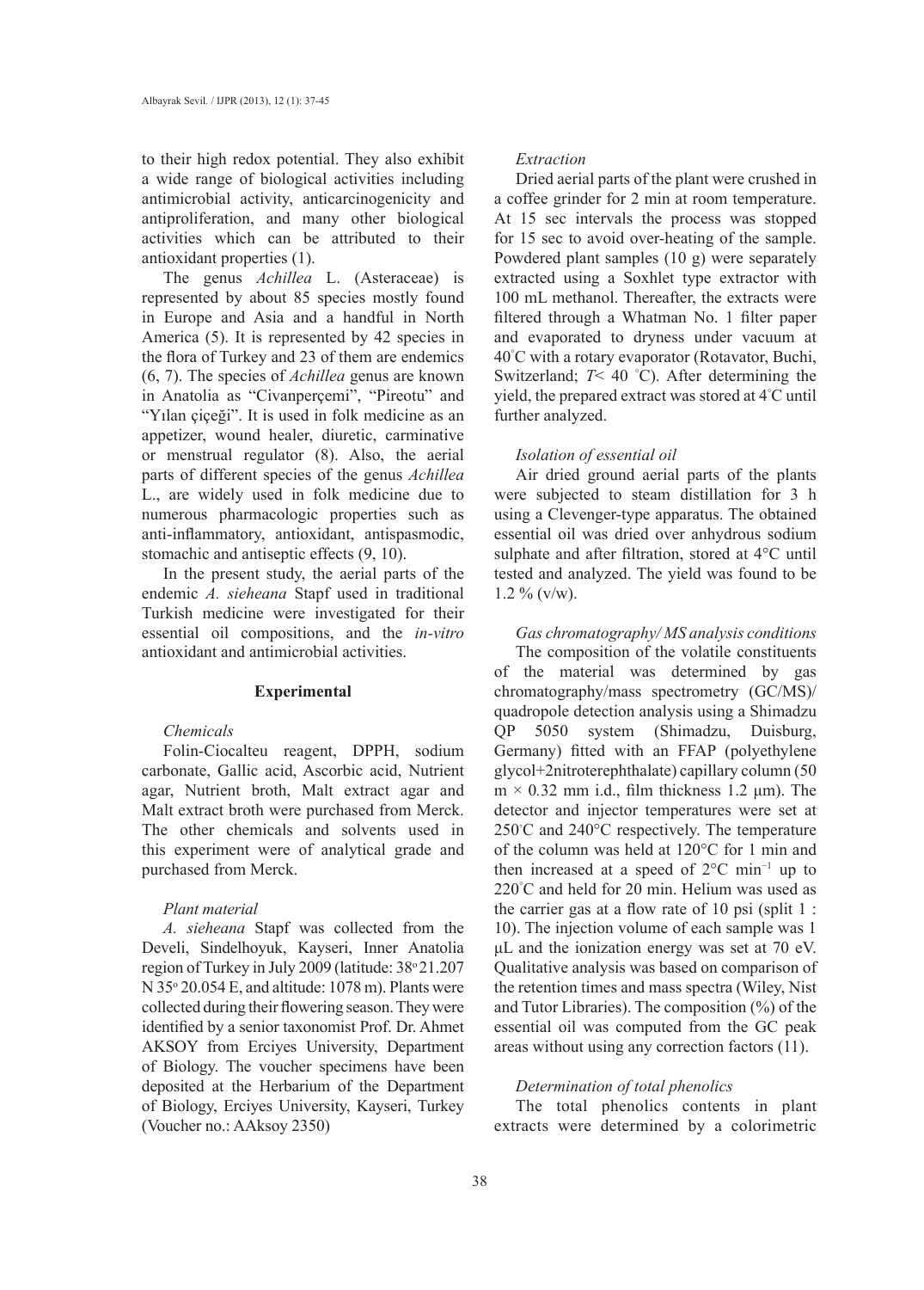| Compound                                                | RT <sup>b</sup> | $\frac{0}{0}$     |
|---------------------------------------------------------|-----------------|-------------------|
| $\alpha$ -pinene <sup>a</sup>                           | 9.4             | 1.28 <sup>c</sup> |
| Camphene                                                | 11.3            | 4.77              |
| $\beta$ -pinene                                         | 13.3            | 1.03              |
| Sabinene                                                | 13.8            | 0.2               |
| $\alpha$ -terpinene                                     | 17.1            | 0.18              |
| Limonene                                                | 18.2            | 0.37              |
| 1.8-cineole                                             | 18.8            | 6.29              |
| $\gamma$ -terpinene                                     | 21.0            | 0.46              |
| Artemisia ketone                                        | 27.5            | 25.95             |
| Yomogi alcohol                                          | 30.0            | 2.09              |
| $\delta$ -elemene                                       | 35.6            | 0.94              |
| 3.6-dimethyl 2.3.3a.4.5.7a-hexa hydro furan             | 36.0            | 0.23              |
| Artemisia alcohol                                       | 37.4            | 2.47              |
| Camphor                                                 | 39.5            | 43.36             |
| $2(10)$ -pinene-3-one                                   | 42.1            | 0.51              |
| Terpienole-4                                            | 44.3            | 1.36              |
| Bicyclo[3.1.1] hept-2-ene-2-carboxaldehyde 6.6-dimethyl | 46.0            | 0.25              |
| trans-pinecarveol                                       | 47.7            | 0.34              |
| $\alpha$ -terpineol                                     | 50.0            | 0.39              |
| Borneol                                                 | 50.5            | 1.72              |
| Germacrene -D                                           | 51.4            | 1.26              |
| Germacrene-B                                            | 53.0            | 0.75              |
| Total                                                   |                 | 96.2              |

**Table 1.** Composition of A. sieheana essential oil.

a Compounds listed in order of elution from a FFAP MS column.

b Retention time (as minutes).

c The percentage composition was computed from the GC peak areas.

assay based on procedures described by Singleton and Rossi (12). Briefly, a 40 μL aliquot of plant extracts dissolved in the same solvent was pipetted into a test tube containing 2.4 mL of distilled water. After mixing the contents, 200 μL of the Folin and Ciocalteu's phenol reagent and 600 μL of a saturated sodium carbonate solution  $(20\% \text{ Na}_2\text{CO}_3)$ were added. The contents were vortexed for 15 sec and then left to stand at room temperature for 2 h. Absorbance measurements were performed at 765 nm using a Shimadzu 1240 spectrophotometer with gallic acid being used for obtaining the standard curve. The evaluation of phenolic compounds was carried out in triplicate. The results were reported as mean values and expressed as mg of gallic acid equivalents (GAE) /g of dry extract.

#### *Determination of total flavonoids*

Aluminum chloride colorimetric method was used for flavonoids determination (3). 0.5 mL samples of the extract in methanol were separately mixed with 1.5 mL of methanol, 0.1 mL of 10% aluminum chloride, 0.1 mL of 1 M potassium acetate and 2.8 mL of distilled water. The samples were remained at room temperature for 30 min, and the absorbance of the reaction mixture was measured at 415 nm (by Shimadzu UV-Vis 1240, Japan). The results were reported as mean values and expressed as mg of quercetin equivalents (QE) /g of dry extract.

# *Determination of antioxidant activity Phosphomolybdenum assay*

The antioxidant activities of the plant extracts were determined by the phosphomolybdenum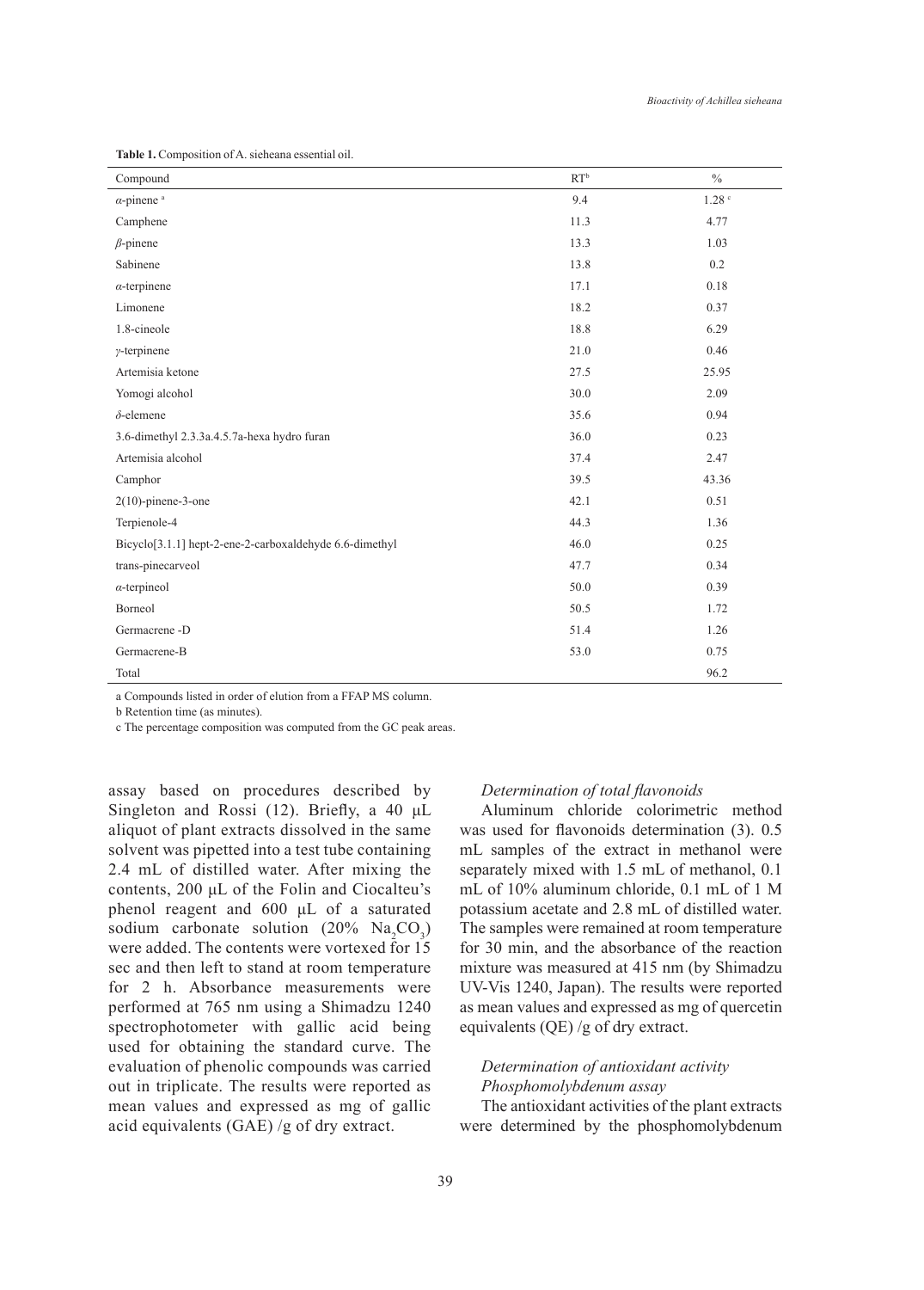|                                                  | Methanol Extract  | Essential oil   |
|--------------------------------------------------|-------------------|-----------------|
| Yield $(\% )$                                    | 5.77              | 1.2             |
| Total phenolic content<br>(mg GAE/g extract)     | $15.69 \pm 1.2^*$ | ٠               |
| Total flavonoid content<br>(mg QE/g extract)     | $11.28 \pm 0.1$   |                 |
| Total antioxidant activity<br>(mg AAE/g extract) | $131.73 \pm 0.6$  | ٠               |
| $\beta$ -carotene bleaching (I%)                 | $71.08 \pm 1.9$   | $75.20 \pm 2.5$ |
| $IC_{50} (\mu g/mL)$                             | 87.04             | ٠               |

Table 2. The yields, total phenolic content, total flavonoid content, total antioxidant activities, IC<sub>50</sub> values and the effects on *β*-carotene bleaching of A. sieheana.

\*Values expressed are mean ± standard deviation of three experiments. Total phenolic content expressed as gallic acid equivalent (GAE), total flavonoid content expressed as quercetin equivalent (QE), total antioxidant activity expressed as ascorbic acid equivalent (AAE). -: not determined

method of Prieto, Pineda, and Aguilar (13): 0.4 mL of the plant extract (1 mg/mL) was mixed with 4 mL of reagent solution (0.6 M sulphuric acid, 28 mM sodium phosphate and 4 mM ammonium molybdate). The tubes were capped and incubated in a water bath at 95° C for 90 min. After the samples were cooled to room temperature, the absorbance of the green phosphomolybdenum complex was measured at 695 nm. In the case of the blank, 0.4 mL of the solvent was used in place of sample. The antioxidant activity was determined using a standard calibration curve with ascorbic acid solutions as standard. The mean of three readings was used and the reducing capacity of the extracts was expressed as mg of ascorbic acid equivalents (AAE)/g extract.

#### *β-Carotene bleaching assay*

The ability of the extract to inhibit the bleaching of the *β*-carotene–linoleic acid emulsion was determined (14). *β*-carotene (10 mg) was dissolved in 10 mL of chloroform  $(CHCl<sub>3</sub>)$ . An aliquot  $(0.2 \text{ mL})$  of this solution was added into a boiling flask containing 20 mg of linoleic acid and 200 mg of Tween 40. The chloroform was removed using a rotary evaporator at 40° C for 5 min. Distilled water (50 mL) was slowly added to the residue with vigorous agitation, to form an emulsion. The emulsion (5 mL) was added to a tube containing 0.2 mL of the essential oil (20 mg/mL) or the extract (1 mg/mL) solution. The test emulsion

was incubated in a water bath at 50° C for 2 h, after which the absorbance was measured at 470 nm. In the negative control, the essential oil or the extract were substituted with an equal volume of ethanol. BHT (Butylated hydroxytoluene) and BHA (Buthylated hidroxyanisole) were used as the positive control.

The percent inhibition was calculated by the following equation:

# I% = [1 - (Abs<sub>0</sub> sample − Abs<sub>120</sub> sample) / (Abs<sub>0</sub> control – Abs<sub>120</sub> control)] x 100

#### *DPPH assay*

Hydrogen atoms or electron-donation ability of the plant extract was measured from the bleaching of the purple-colored methanol solution of DPPH (2,2-diphenyl-1-picrylhydrazyl). This spectrophotometric assay uses the stable radical DPPH as a reagent (15). Fifty microliter samples of various concentrations of the plant extract in the same solvent (0.25 - 3 mg/mL) were added to 1 mL of a 0.1 mM solution of DPPH in methanol. After an incubation period of 30 min at room temperature, the absorbance values were read against a blank at 517 nm.  $IC_{50}$  (concentration required to scavenge 50% of the DPPH free radicals) values of the plant extracts were determined graphically. The same procedure was repeated with BHT as the positive control. The measurements were performed in triplicate and the results were reported as the mean values.

Radical scavenging activities were expressed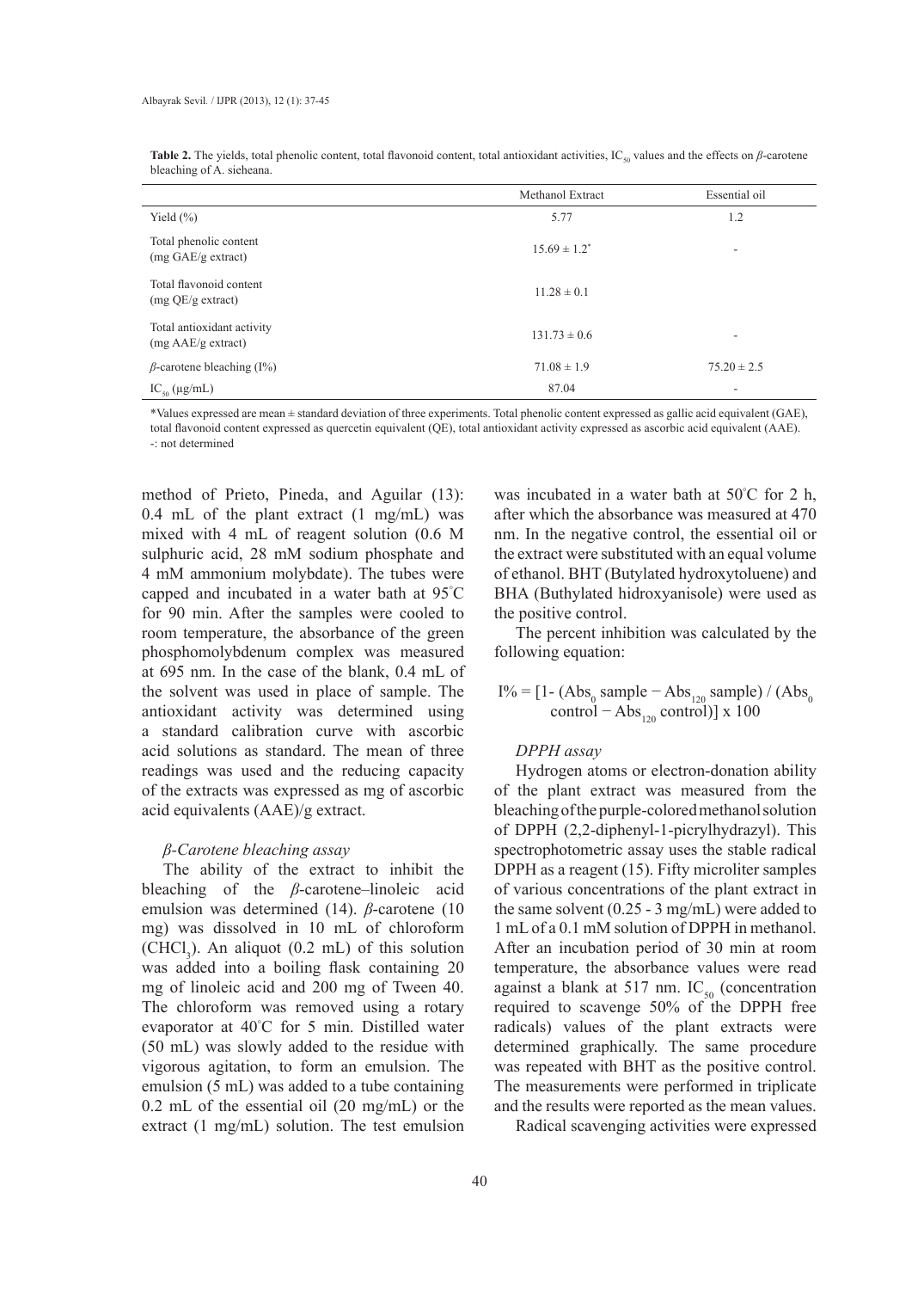as the percent inhibition of the DPPH radical and were calculated by the following equation:

Inhibition% =  $(A_{blank} - A_{sample} / A_{blank}) \times 100$ where  $A_{\text{blank}}$  is the absorbance of the control reaction (containing all reagents except the test compound) and *Asample* is the absorbance of the test compound.

#### *Determination of the antimicrobial activity*

The following microroganisms (obtained from the Department of Food Engineering, Erciyes University, Kayseri, Turkey) were used in this study: *Aeromonas hydrophila* ATCC 7965, *Bacillus brevis* FMC 3, *B. cereus* RSKK 863, *B. subtilis* ATCC 6633, *Escherichia coli* ATCC 25922, *Klebsiella pneumoniae* FMC 5, *Listeria monocytogenes* 1/2B, *Morganella morganii*, *Proteus mirabilis* BC 3624, *Pseudomonas aeruginosa* ATCC 27853, *Salmonella typhimurium* NRRLE 4463, *Staphylococcus aureus* ATCC 29213, *Yersinia enterocolitica*  ATCC 1501, *Candida albicans* ATCC 1223 and *Saccharomyces cerevisiae* BC 5461.

The antimicrobial activity assay of the extract was carried out by agar-well diffusion method (11). Each microorganism was suspended in sterile nutrient broth. Test yeasts (*C. albicans*, *S. cerevisiae*) were suspended in malt extract broth. Suspensions of the microorganisms, adjusted to 106 -107 colony-forming units (cfu)/mL, were placed in flasks containing 25 mL of sterile nutrient or malt extract agar at 45°C. The mix was poured into Petri plates (9 cm in diameter). Then the agars were allowed to solidify at 4°C for 1 h. The wells (5 mm in diameter) were cut from the agar. The extracts were prepared at 1%, 2.5%, 5% and 10% concentrations in the absolute methanol. 50 µL of the extract solutions were applied to the wells. Absolute methanol without extract was used as a control. The antimicrobial activity tests of the essential oils were then carried out by the disc diffusion method (16). 250  $\mu$ L of suspensions containing 10<sup>6</sup>-10<sup>7</sup> cfu/mL of microorganisms were placed in flasks containing sterile nutrient or malt extract agar at 45°C. The mix was poured into Petri plates (9 cm in diameter) and the agars were allowed to solidify at  $4^{\circ}$ C for 1 h. The discs (6 mm in diameter) were impregnated with 10  $\mu$ L of the essential oil placed on the inoculated agar. *Y. enterocolitica,* 

*C. albicans* and *S. cerevisiae* were incubated at 25°C for 24-48 h in inverted position. The other microorganisms were incubated at 37°C for 18- 24 h. At the end of the incubation period, all plates were examined for any zone of growth inhibition and the diameters of such zones were measured in millimeters. Ampicillin (AMP-10 µg/disc), Chloramphenicol (C-30 µg/disc), Erythromycin (E-15 µg/disc), Gentamicin (CN-10 µg/disc) and Oxacillin (OX-1 µg/disc) (Oxoid) standard antibiotics were used as positive controls. All the tests were performed in duplicate and the results were presented as mean values.

#### **Results and Discussion**

The chemical composition of the hydrodistillated essential oil isolated from the aerial parts of *A. sieheana* was analyzed by GC–MS (Table 1). GC-MS analysis of the essential oil resulted in identification of 22 compounds constituting 96.2% of the total oil. Camphor (43.36%), Artemisia ketone (25.95%), 1.8-cineole (6.29%) and camphene (4.77%) were found to be the predominant components comprising 80.37% of the oil.

To the best of our knowledge, there are many reports on chemical composition of the oils isolated from plants belonging to the genus *Achillea*. In these reports, cineole, camphor and borneol have been found as major compounds in many other *Achillea* species (5, 17-19). Our results show a strong similarity with these reports. However, in the present study the borneol amount was found to be low in *A. sieheana* oil. Piperitone, camphor and cineole have recently been found to be the major components in the *A. biebersteinii* essential oil (20-23). But, piperitone could not be found in *A. sieheana* oil.

The chemical composition of *A. sieheana* oil has previously been reported by Tabanca *et al*. (24). In a previous study on the essential oil composition of *A. sieheana*, camphor was determined as the major component (39.9%) along with 108 compounds representing 95.3% of the total essential oil. 1,8-cineole (15.5%) and camphene (8.3%) were also reported as the other major constituents. However, yomogi alcohol, *δ*-elemene, 3.6-dimethyl 2.3.3a.4.5.7a-hexa hydro furan, artemisia alcohol, 2(10)-pinene-3-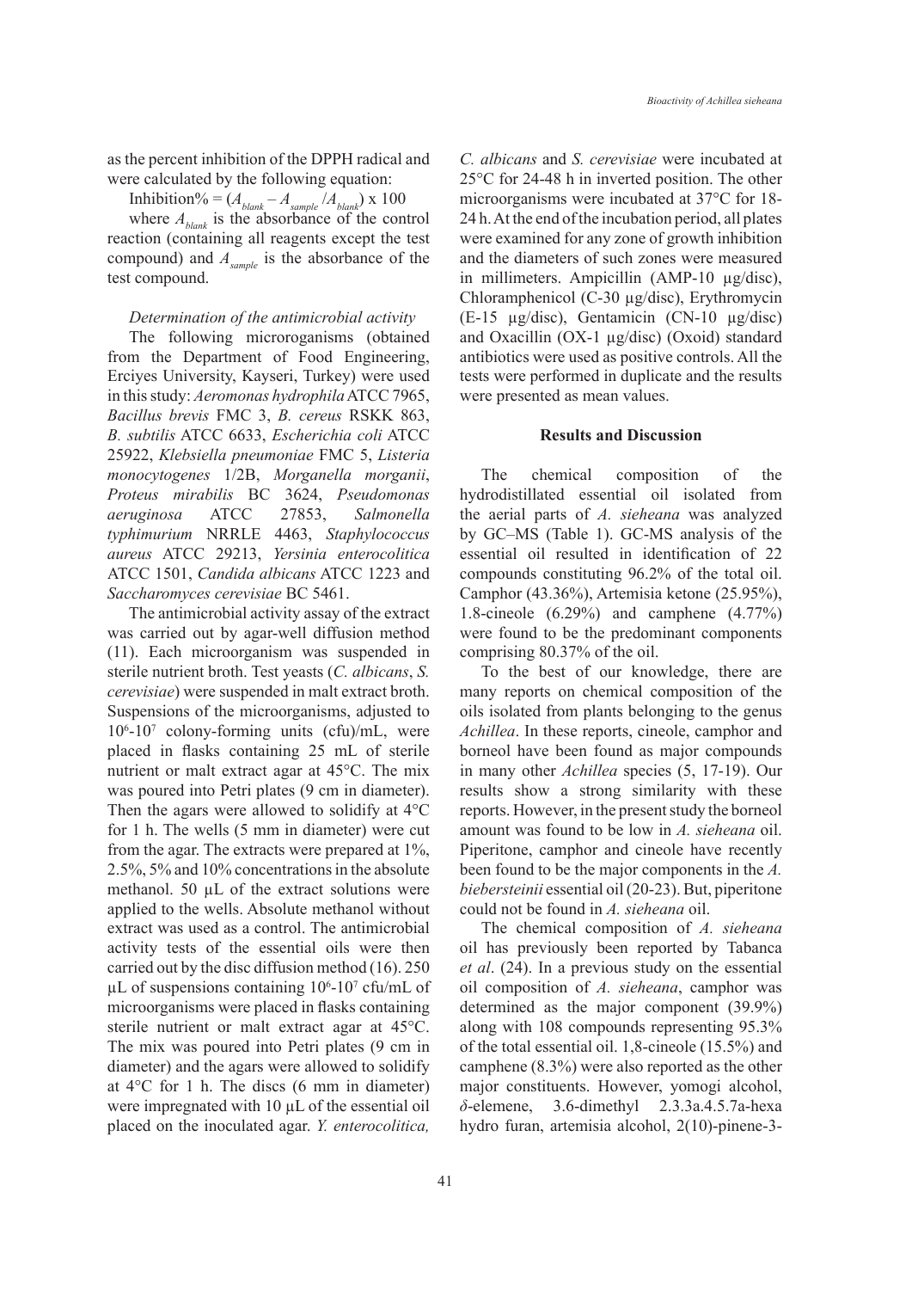| Microorganisms     | Methanol extract $(\% )$ |                   |                             | <b>Essential</b>         | Antibiotics (µg)           |                             |                |                |                |                          |
|--------------------|--------------------------|-------------------|-----------------------------|--------------------------|----------------------------|-----------------------------|----------------|----------------|----------------|--------------------------|
|                    | 10                       | 5                 | 2.5                         | $\mathbf{1}$             | oil                        | <b>AMP</b>                  | $\mathbf C$    | CN             | E              | OX                       |
| Gram $(-)$         |                          |                   |                             |                          |                            |                             |                |                |                |                          |
| A. hydrophila      | $9.0 \pm 0.0^*$          |                   | $8.0 \pm 0.0$ $7.5 \pm 0.7$ | $7.0 \pm 0.0$            | $9.0 \pm 0.0$ <sup>a</sup> | $27.0 \pm 0.0$ <sup>a</sup> | $18.0 \pm 0.0$ | $8.5 \pm 0.7$  | $20.0 \pm 0.0$ | $15.0 \pm 0.0$           |
| E. coli            |                          |                   |                             |                          | $8.0 \pm 0.0$              | $6.5 \pm 0.7$               | $17.0 \pm 0.0$ | $9.0 \pm 0.0$  |                |                          |
| M. morganii        |                          |                   |                             | Ξ.                       | $10.0 \pm 0.0$             | $\overline{\phantom{a}}$    | $11.0 \pm 0.0$ |                |                |                          |
| K. pneumoniae      | $8.5 \pm 0.7$            | ä,                |                             | ۰                        | $7.5 \pm 0.7$              | $14.0 \pm 0.0$              | $13.0 \pm 0.0$ | $6.5 \pm 0.7$  | $11.0 \pm 0.0$ |                          |
| P. mirabilis       |                          |                   |                             |                          | $8.5 \pm 0.7$              | $26.0 \pm 0.0$              | $19.0 \pm 0.0$ | $8.0 \pm 0.0$  |                |                          |
| P. aeruginosa      | $9.0 \pm 0.0$            | $8.5 \pm 0.7$     | $7.5 \pm 0.7$               | $7.0 \pm 0.0$            | $8.0 \pm 0.0$              | $25.0 \pm 0.0$              | $15.0 \pm 0.0$ | $12.0 \pm 0.0$ |                |                          |
| S. typhimurium     |                          |                   |                             | ٠                        | $9.0 \pm 0.0$              | $24.0 \pm 0.0$              | $22.0 \pm 0.0$ | $8.0 \pm 0.0$  |                |                          |
| Y. enterocolitica  | $7.0 \pm 0.0$            |                   |                             | ٠                        | $8.0 \pm 0.0$              | $8.0 \pm 0.0$               | $17.0 \pm 0.0$ | $9.0 \pm 0.0$  | $7.0 \pm 0.0$  |                          |
| Gram $(+)$         |                          |                   |                             |                          |                            |                             |                |                |                |                          |
| B. brevis          | $10.0 \pm 0.0$           | $8.5 \pm 0.7$     | $6.5 \pm 0.7$               |                          | $10.5 \pm 0.7$             | $8.0 \pm 0.0$               | $20.0 \pm 0.0$ | $16.0 \pm 0.0$ | $22.0 \pm 0.0$ |                          |
| B. cereus          | $13.0 \pm 1.4$           | $10.0 \pm$<br>0.0 | $8.0 \pm 0.0$               | $7.0 \pm 0.0$            | $10.0 \pm 0.0$             | $31.0 \pm 0.0$              | $21.0 \pm 0.0$ | $11.0 \pm 0.0$ | $18.0 \pm 0.0$ | $20.0 \pm 0.0$           |
| <b>B.</b> subtilis |                          | $\overline{a}$    |                             |                          | $9.0 \pm 0.0$              | $24.0 \pm 0.0$              | $25.0 \pm 0.0$ | $12.0 \pm 0.0$ | $20.0 \pm 0.0$ | $19.0 \pm 0.0$           |
| L. monocytogenes   | $13.0 \pm 0.0$           | $10.0 \pm$<br>0.0 |                             | ٠                        | $9.0 \pm 0.0$              | $28.0 \pm 0.0$              | $25.0 \pm 0.0$ | $13.0 \pm 0.0$ | $23.0 \pm 0.0$ |                          |
| S. aureus          | $8.0 \pm 0.0$            | $7.0 \pm 0.0$     | $\overline{\phantom{a}}$    | $\overline{\phantom{0}}$ | $8.0 \pm 0.0$              | $16.0 \pm 0.0$              | $15.0 \pm 0.0$ | $7.0 \pm 0.0$  | $12.0 \pm 0.0$ | $\overline{\phantom{a}}$ |
| Yeasts             |                          |                   |                             |                          |                            |                             |                |                |                |                          |
| C. albicans        |                          |                   |                             |                          |                            |                             |                |                |                |                          |
| S. cerevisiae      |                          |                   |                             |                          | $14.0 \pm 0.0$             |                             |                |                |                |                          |

**Table 3.** Antimicrobial activities of methanol extract and essential oil of A. sieheana (inhibition zones. mm).

\*: Inhibition zones include diameter of hole (5 mm). Sample amount is 50 µL.

a: inhibition zones include diameter of disc (6 mm).

Values expressed are mean  $\pm$  standard deviation of two experiments.

Ampicillin (AMP-10 µg/disc), Chloramphenicol (C-30 µg/disc), Erythromycin (E-15 µg/disc), Gentamicin (CN-10 µg/disc), Oxacillin  $(OX-1 \mu \varrho / \text{disc}).$ 

-:Not active

one, terpienole-4, bicyclo[3.1.1] hept-2-ene-2 carboxaldehyde 6.6-dimethyl, germacrene –D and germacrene –B have not been reported in their study. These differences could be attributed to different geographic regions, climate, altitude, and collection time.

The amount of total phenolics in the *A. sieheana* methanolic extract was determined according to the Folin–Ciocalteu method and expressed as gallic acid equivalents (Table 2). The mean amount of total phenolics was 15.69  $\pm$  1.2 mg GAE/g of extract. The principle of the aluminum chloride colorimetric method is that aluminum chloride forms acid stable complexes with the C-4 keto group and either the C-3 or C-5 hydroxyl group of flavones and flavonols. In addition, aluminum chloride forms acid labile complexes with the ortho-dihydroxyl groups in the A- or B-ring of flavonoids (25). Total flavonoid content in the *A. sieheana* methanolic

extract was expressed as quercetin equivalent (Table 2). The mean amount of total flavonoids was  $11.28 \pm 0.1$  mg QE/g extract.

This result was different from that of Ardestani and Yazdanparast (26) who reported that total phenolic and flavonoid contents were  $104.66 \pm 4.39$  mg GAE/g and  $49.04 \pm 1.98$  mg catechin equivalent/g in *A. santolina* hydroalcoholic extract. Total phenolic content of A. *biebersteinii* extract was found to be 51 µg/mg GAE by Baris *et al.* (22). As far as we know the total phenolic and flavonoid contents in the *A. sieheana* methanolic extract are reported here for the first time.

The antioxidative activity of *A. sieheana* was determined by the following three complementary assays: phosphomolybdenum, *β*-carotene bleaching, and DPPH radical scavenging assays. The total antioxidant activity of methanolic extract was determined by using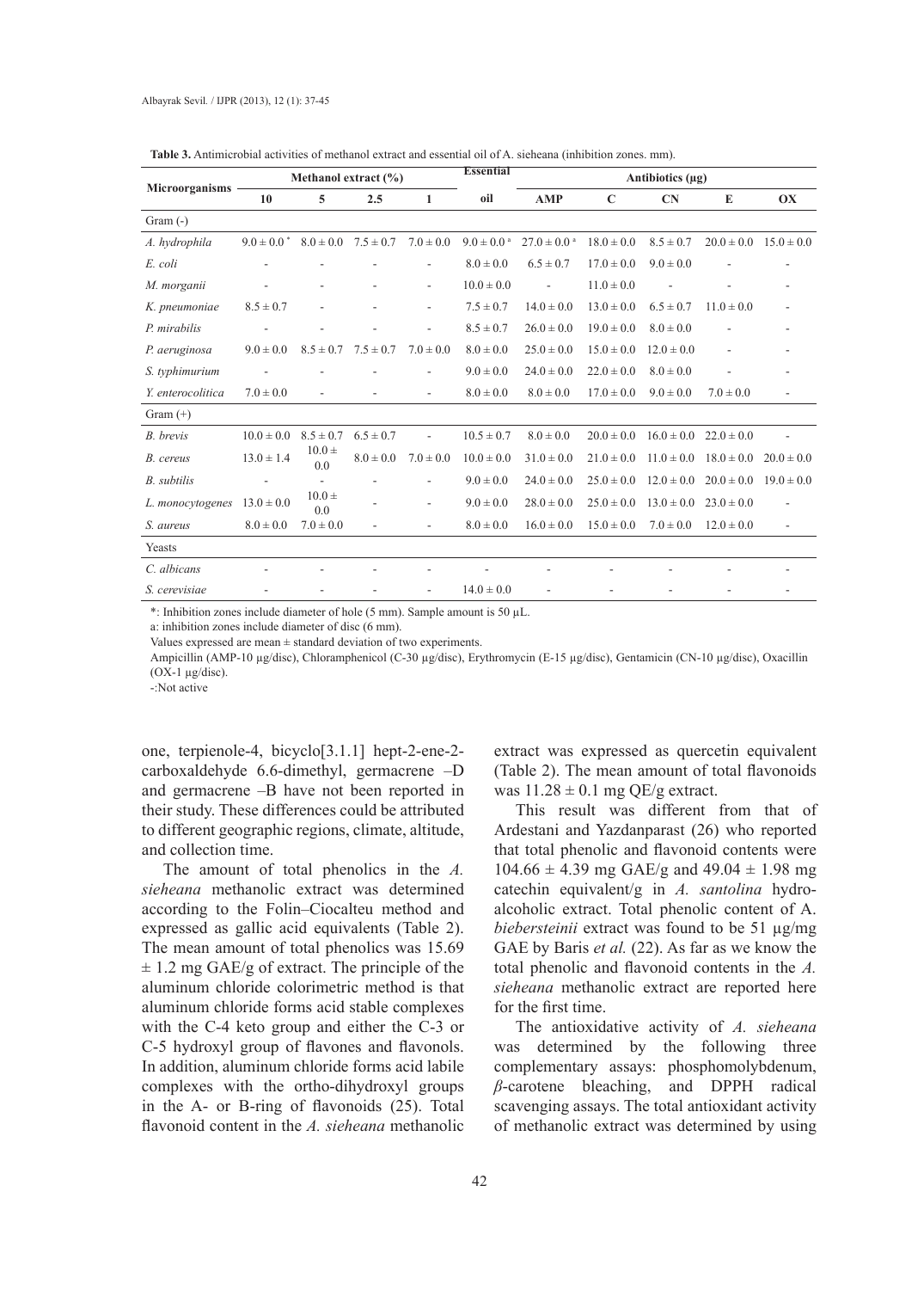phosphomolybdenum method, which is based on reduction of Mo (VI) to Mo (V) by the antioxidant compound. The total antioxidant activity of the extract was found to be 131.73  $\pm$ 0.6 mg AAE/g of dry extract (Table 2).

In *β*-carotene bleaching assay, the oxidation of linoleic acid generates peroxyl free radicals due to the abstraction of hydrogen atom from diallylic methylene groups of linoleic acid. The free radical then attacks the highly unsaturated *β*-carotene. As a result, *β*-carotene is oxidized and breaks down in part, subsequently losing its chromophore and characteristic orange color, which is monitored spectrophotometrically. Hydroperoxides formed in this system are neutralized by antioxidants from the extracts. Thus, the degradation rate of *β*- carotene depends on antioxidant activity of the extracts (14). The antioxidant activities of the essential oils and extracts were assayed in *β*-carotene– linoleate system and compared with that of BHT and BHA (Table 2). Both the oil and the extract prevented the bleaching of *β*-carotene. The inhibition values of methanolic extract (1 mg/ mL), essential oil (20 mg/mL), BHT (1 mg/mL) and BHA (1 mg/mL) were found to be 71.08%, 75.20%, 84.26% and 94.33% respectively. The *β*-carotene bleaching effects of both the extract and the oil were similar to BHT and BHA at tested concentrations.

DPPH has been widely used to evaluate the free radical scavenging activities of various antioxidant substances. DPPH is a stable free radical and accepts an electron or hydrogen resulting in non-radical form. The effects of antioxidants in DPPH radical scavenging test reflect the hydrogen donating capacity of a compound. DPPH radical scavenging activity was expressed as the percent inhibition of initial DPPH absorption by the extract. A decrease in concentration of DPPH radical was observed due to scavenging ability of the methanolic extract and BHT. The extract showed good free radical scavenging capacity at all concentrations studied. The scavenging activity increased with increasing concentration of the extract. The percent inhibitions of the extracts were 3.24%, 9.71%, 17.18% and 33.33% at 8.3, 16.6, 33.3 and 66.6 μg/mL concentrations respectively. The free radical scavenging activity of the extract was

significantly lower than that of BHT (92.15% at 66.6 μg/mL). At tested concentration, the percent inhibition of essential oil was not determined because of its low activity. The  $IC_{50}$  value of the extract was reported as μg/mL and is shown in Table 2. A lower  $IC_{50}$  value indicates a greater antioxidant activity. The IC<sub>50</sub> value of the extract was found to be 87.04 µg/mL.

There is no previous literature on antioxidant activities of *A. sieheana* extract. However, several studies have been conducted for antioxidant activities of extracts from different *Achillea* species (17, 21, 27). Ardestani and Yazdanparast (26) reported that hydro-alcoholic extract of *A. santolina* had concentration dependent anti-radical activity in DPPH assay and its IC<sub>50</sub> value was 55  $\mu$ g/mL which is lower than that of *A. sieheana* methanolic extract. The difference between results could be attributed to the fact that different extraction techniques and plant species were used in these studies. In the present study, the antioxidant activity of methanolic extract was partly similar to that determined by Baris *et al*. (22). In their study, the *A. biebersteinii* methanolic extract showed better free radical scavenging activity (IC<sub>50</sub> = 89.90  $\mu$ g/mL) than the essential oil (IC<sub>50</sub> = 8900 µg/mL). However, Baris *et al.* (22) reported that they were not effectively able to inhibit the linoleic acid oxidation (22.7% and 16% for the extract and the essential oil, respectively) at 2 mg/mL, in the *β*-carotene/linoleic acid assay. Similarly, Maggi *et al*. (28) reported that *A. ligustica* essential oils had a moderate activity in DPPH and *β*-carotene bleaching test. In contrast to our results, Candan *et al.* (5) reported that *A. millefolium* subsp. *millefolium* oil strongly reduced the DPPH radical (IC<sub>50</sub> = 1.56  $\mu$ g/mL). The antioxidative effect of *A. sieheana* could be due to the flavonoid and phenolic contents. Similarly, it has previously been reported that the infusions prepared form *Achillea* species had an antioxidant capacity, which is consistent with their total flavonoid and phenolic contents (29).

The results obtained in the antimicrobial activity assays of the methanolic extract and essential oil of *A. sieheana* against 13 bacteria and 2 yeasts are shown in Table 3. Absolute methanol (control) had no inhibitory effects on the fifteen microorganisms tested. The antimicrobial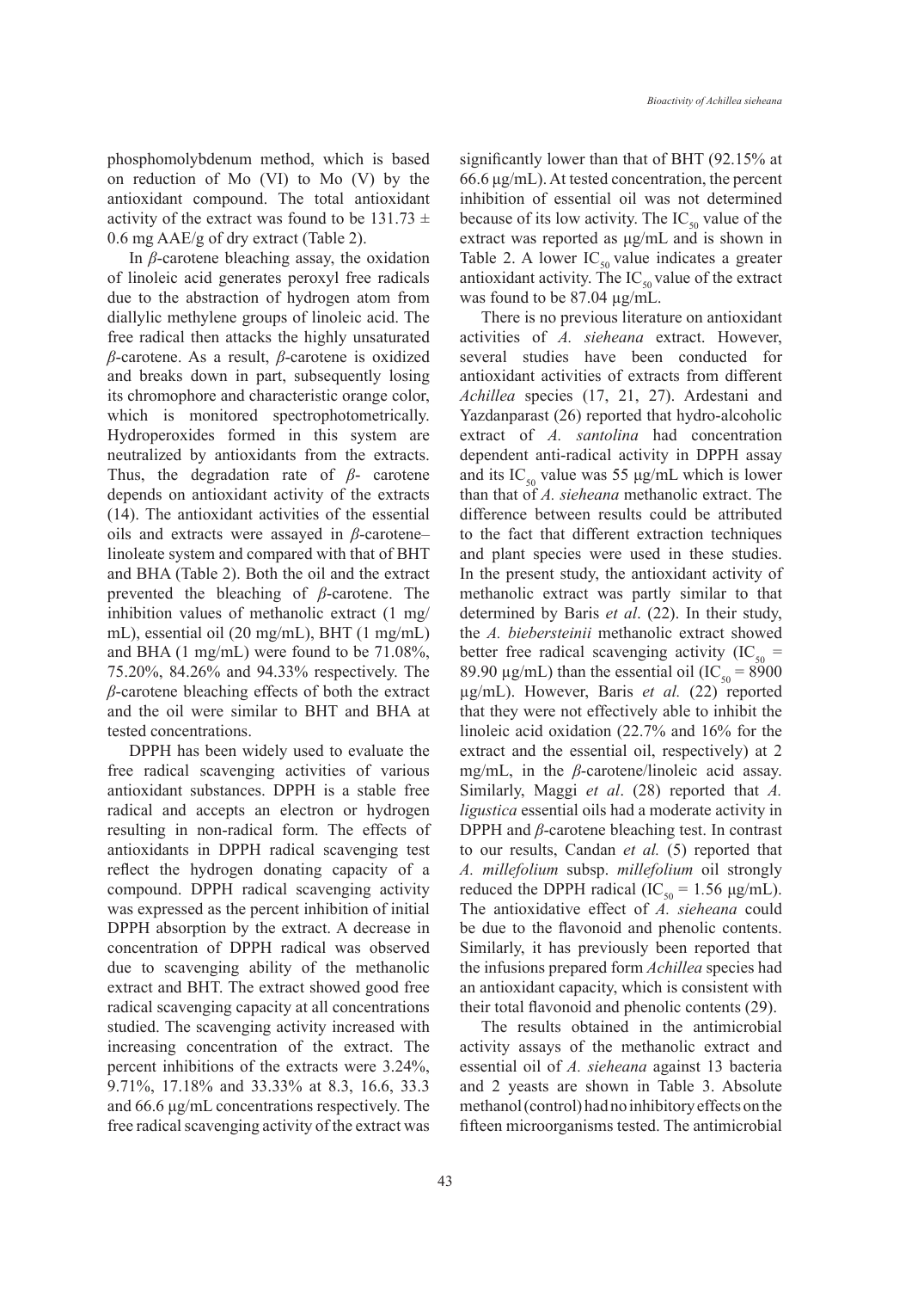activities of both the extract and essential oil are compared with standard antibiotics including Ampicillin (AMP-10 µg/disc), Chloramphenicol (C-30 µg/disc), Erythromycin (E-15 µg/disc), Gentamicin (CN-10 µg/disc) and Oxacillin (OX-1 µg/disc). The extract was shown to possess a broad-spectrum antibacterial activity at 1, 2.5, 5 and 10% concentrations. The extract showed antibacterial activity against the Gram (+) bacteria tested except *B. subtilis*. In addition, the extract showed antibacterial activity against the Gram (-) bacteria tested except *E. coli*, *M. morganii*, *P. mirabilis* and *S. typhimurium*. The most sensitive microorganisms to the *A. sieheana* extract were *B. cereus* and *L. monocytogenes*. No activity against the tested yeasts (*C. albicans* and *S. cerevisiae*) was observed for the extract. The essential oil of *A. sieheana* had great potential for antimicrobial activity against all tested microorganisms except *C. albicans* (Table 3). The inhibition zones were in the range of 7.5- 14 mm. The essential oil showed antimicrobial activity against *E. coli*, *M. morganii*, *P. mirabilis*, *S. typhimurium*, *B. subtilis* and *S. cerevisiae* while the methanolic extract was not active against these strains.

As far as we could ascertain, the antimicrobial activities of the extract and essential oil of *A. sieheana* are reported for the first time. However, similar results for antimicrobial assays of the extract and essential oil of various *Achillea* species have been reported previously. The antimicrobial activities of the essential oils isolated from *A. setacea, A. teretifolia* (19), *A. millefolium*  subsp. *millefolium* (5), and *A. teretifolia*, *A. nobilis* subsp. *neilreichii* (17) have previously been reported. Baris *et al.* (22) showed that *A. biebersteinii* essential oil exhibited antimicrobial activity, whereas the methanolic extract was inactive. It has been reported that both the waterinsoluble sub-fraction of methanolic extract and the essential oil *of A. sintenisii* were active against some test microorganisms studied (18). Similar results for *A. biebersteinii* were found by the same researchers (21). The antimicrobial activities of the extracts of *Achillea clavennae*, *Achillea holosericea*, *Achillea lingulata* and *Achillea millefolium* against *S. aureus*, *E. coli*, *K. pneumoniae*, *P. aeruginosa*, *Salmonella enteritidis*, *Aspergillus niger* and *C. albicans* 

*have been shown by* Stojanović *et al*. (30).

# **Conclusion**

The results from various antioxidant activity test systems reveal that the methanolic extract and essential oil of *A. sieheana* have significant antioxidant activity. The present study also showed that the methanolic extract of *A. sieheana*  had high phenolic and flavonoid contents. Both the extract and essential oil possessed strong antimicrobial activity. They could be useful as potential sources of natural antimicrobial and antioxidant agents in the pharmaceutical and food industries. Results reported here can be considered as the first detailed document on the *in-vitro* antioxidant and antimicrobial activities of *A. sieheana*. However, further investigations should be made for the isolation and identification of individual phenolic compounds. *In*-*vivo* studies are also needed for better understanding of the mechanism of action as an antioxidant.

#### **Acknowledgements**

The authors would like to express special thanks to Dr. Ahmet AKSOY for assistance in collecting and identifying processes.

#### **References**

- Thitilertdecha N, Teerawutgulrag A and Rakariyatham (1) N. Antioxidant and antibacterial activities of *Nephelium lappaceum* L. extracts. *LWT - Food Sci. Technol.* (2008) 41: 2029-2035.
- Öztürk M, Aydoğmuş-Öztürk F, Duru ME and Topçu (2) G. Antioxidant activity of stem and root extracts of Rhubarb (*Rheum ribes*): An edible medicinal plant. *Food Chem*. (2007) 103: 623-630.
- Pourmorad F, Hosseinimehr SJ and Shahabimajd N. (3) Antioxidant activity, phenol and flavonoid contents of some selected Iranian medicinal plants. *Afr. J.Biotechnol.* (2006) 5: 1142-1145.
- Alothman M, Bhat R and Karim AA. Effects (4) of radiation processing on phytochemicals and antioxidants in plant produce. *Trends Food Sci.Tech.* (2009) 20: 201-212.
- Candan F, Unlu M, Tepe B, Daferera D, Polissiou (5) M, Sökmen A and Akpulat HA. Antioxidant and antimicrobial activity of the essential oil and methanol extracts of *Achillea millefolium* subsp. *millefolium*  Afan. (Asteraceae). *J. Ethnopharmacol.* (2003) 87: 215-220.